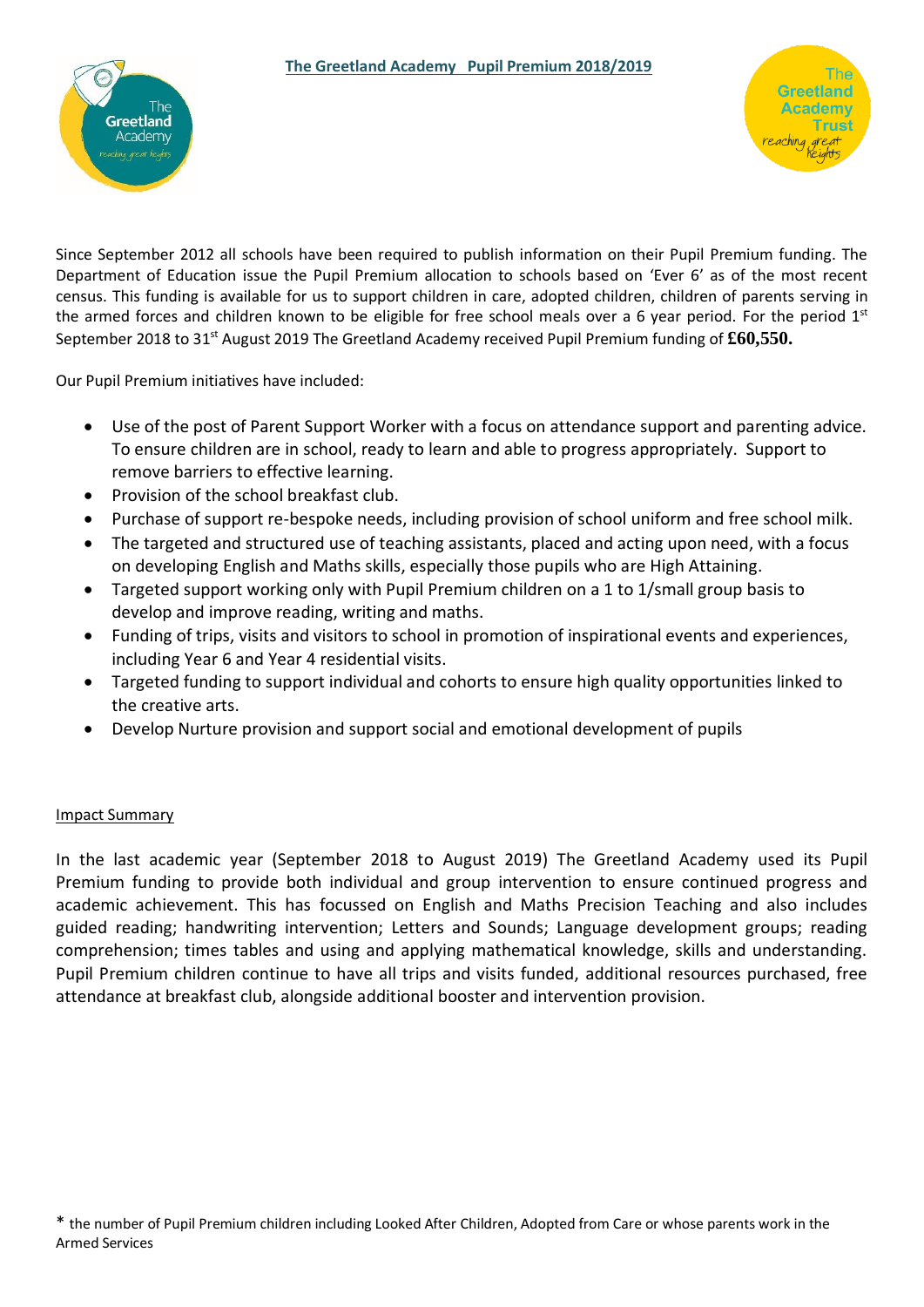# Impact of Quality First Teaching and Interventions:

| <b>YEAR 1 PHONICS ANALYSIS</b> |                                          |     |     |  |  |  |  |  |  |  |
|--------------------------------|------------------------------------------|-----|-----|--|--|--|--|--|--|--|
| PERCENTAGE PASSING THE TEST    |                                          |     |     |  |  |  |  |  |  |  |
|                                | <b>NON PP (53)</b><br>PP (7)<br>All (60) |     |     |  |  |  |  |  |  |  |
| 2019                           | 93%                                      | 96% | 71% |  |  |  |  |  |  |  |
| 2018                           | 93%                                      | 95% | 75% |  |  |  |  |  |  |  |

| <b>YEAR 2 PHONICS RE-TEST ANALYSIS</b>  |     |     |                                    |  |  |  |  |  |  |
|-----------------------------------------|-----|-----|------------------------------------|--|--|--|--|--|--|
| PERCENTAGE PASSING THE TEST             |     |     |                                    |  |  |  |  |  |  |
| PP(4)<br>All (60)<br><b>NON PP (56)</b> |     |     |                                    |  |  |  |  |  |  |
| 2019                                    | 75% | 75% | No PP children needed to<br>retake |  |  |  |  |  |  |
| 2018                                    | 67% | 80% | 0%                                 |  |  |  |  |  |  |

| <b>YEAR 2 TEACHER ASSESSMENT ANALYSIS 2019</b>                    |                |       |       |       |       |       |       |  |  |  |  |
|-------------------------------------------------------------------|----------------|-------|-------|-------|-------|-------|-------|--|--|--|--|
| <b>PERCENTAGE ACHIEVING THE STANDARD (Last Year)</b>              |                |       |       |       |       |       |       |  |  |  |  |
| <b>MATHEMATICS</b><br><b>WRITING</b><br><b>READING</b>            |                |       |       |       |       |       |       |  |  |  |  |
| Above<br>Expected +<br>Above<br>Expected +<br>Above<br>Expected + |                |       |       |       |       |       |       |  |  |  |  |
| 2019                                                              |                |       |       |       |       |       |       |  |  |  |  |
| <b>ALL</b>                                                        | 60             | 90%   | 27%   | 85%   | 17%   | 92%   | 30%   |  |  |  |  |
|                                                                   | (61)           | (84%) | (34%) | (80%) | (23%) | (89%) | (30%) |  |  |  |  |
| PP                                                                | $\overline{4}$ | 100%  | 50%   | 100%  | 50%   | 100%  | 50%   |  |  |  |  |
|                                                                   | (3)            | (33%) | (33%) | (33%) | (33%) | (33%) | (33%) |  |  |  |  |
| <b>NON PP</b>                                                     | 56             | 89%   | 25%   | 84%   | 14%   | 91%   | 29%   |  |  |  |  |
|                                                                   | (58)           | (86%) | (34%) | (83%) | (22%) | (90%) | (29%) |  |  |  |  |

| YEAR 6 SATS TEST ANALYSIS 2019                         |            |       |       |        |       |       |       |  |  |  |  |
|--------------------------------------------------------|------------|-------|-------|--------|-------|-------|-------|--|--|--|--|
| <b>PERCENTAGE ACHIEVING THE STANDARD (Last Year)</b>   |            |       |       |        |       |       |       |  |  |  |  |
| <b>MATHEMATICS</b><br><b>WRITING</b><br><b>READING</b> |            |       |       |        |       |       |       |  |  |  |  |
|                                                        | Expected + | Above |       |        |       |       |       |  |  |  |  |
| 2019                                                   |            |       |       |        |       |       |       |  |  |  |  |
| <b>ALL</b>                                             | 59         | 92%   | 37%   | 97%    | 32%   | 98%   | 46%   |  |  |  |  |
|                                                        | (60)       | (90%) | (27%) | (95%)  | (37%) | (80%) | (15%) |  |  |  |  |
| <b>PP</b>                                              | 8          | 75%   | 25%   | 100%   | 25%   | 88%   | 38%   |  |  |  |  |
|                                                        | (14)       | (86%) | (29%) | (100%) | (36%) | (79%) | (0%)  |  |  |  |  |
| <b>NON PP</b>                                          | 50         | 94%   | 40%   | 96%    | 34%   | 100%  | 48%   |  |  |  |  |
|                                                        | (46)       | (91%) | (26%) | (93%)  | (37%) | (80%) | (20%) |  |  |  |  |

### **Pupil Premium Combined: 75% Pupil Premium Combined Higher Standard: 25%**

| 2049 | <b>The Greetland Academy</b> | 18.4 | $100.0\%$ $47.5\%$ $0.38$ $\pm 1.59$ $100.0\%$ $55.9\%$ $0.14$ $\pm 1.47$ $100.0\%$ $62.7\%$ $+1.34$ $\pm 1.39$          |  |  |                                    |  |                                             |       |
|------|------------------------------|------|--------------------------------------------------------------------------------------------------------------------------|--|--|------------------------------------|--|---------------------------------------------|-------|
|      | Disadvantaged                |      | $17.3$ $100.0\%$ $37.5\%$ $-0.39$ $\pm 4.31$ $100.0\%$ $87.5\%$ $+1.36$ $\pm 3.99$ $100.0\%$ $62.5\%$ $+1.41$ $\pm 3.78$ |  |  |                                    |  |                                             |       |
|      | Non Disadvantaged            |      | 18.6 100.0% 49.0%                                                                                                        |  |  | $-0.38$ $\pm 1.71$ 100.0% $51.0\%$ |  | $-0.37$ $\pm 1.58$ 100.0% $ 62.7\%$ $+1.33$ | ±1.50 |

\* the number of Pupil Premium children including Looked After Children, Adopted from Care or whose parents work in the Armed Services